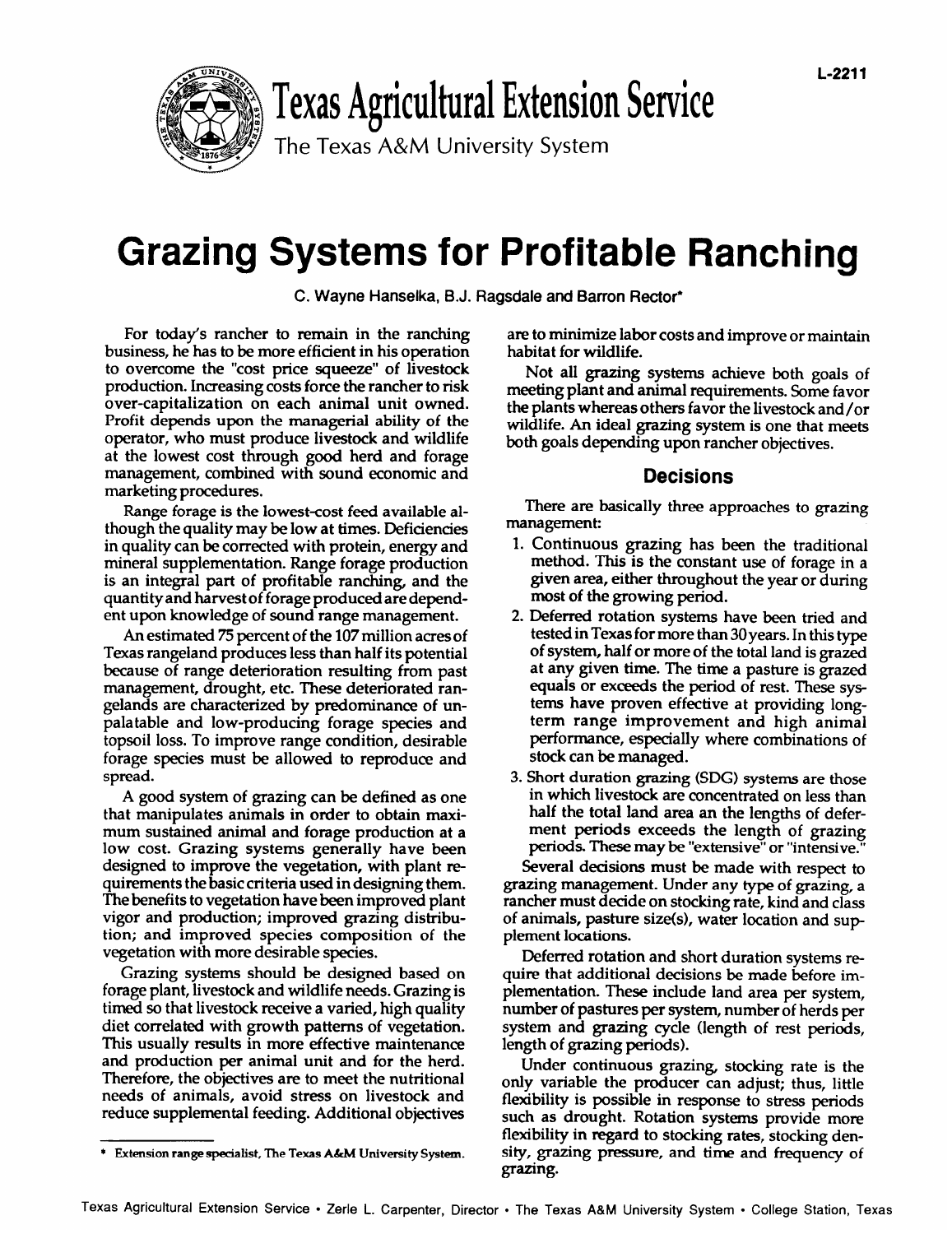### **Planned Considerations**

No grazing system can compensate for overstocking. Animal numbers must be balanced with forage production. Therefore, light continuous grazing may improve range but cause lower returns per acre than another system. Deferred rotation systems tend to allow the animals to graze more selectively than do the heavy continuous or extensive short duration systems. This results in increased animal performance and a slower rate of range improvement. Extensive short duration systems favor greater perennial plant growth. Depending upon rancher objectives, **a** short duration system may be implemented to promote more rapid range improvement. Later, after the desired level of improvement is reached, a deferred rotation system or continuous grazing at moderate stocking rate may be substituted to maintain range condition and maximize livestock production.

The specific type of grazing system to choose will depend upon many factors:

- 1. The system must satisfy the rancher's objectives and meet the needs of livestock and/or wildlife and the grazing resources. Also, the size of range, number of grazing units, climate, range sites and range condition are important.
- 2. Physical facilities such as fencing, working pens and water storage should be considered in terms of forage use, livestock distribution and costs/benefits. Increased numbers of livestock per pasture will require additional water sup plies.
- 3. Special provisions for prolonged drought or other unusual circumstances should be included.
- 4. Sufficient forage reserves to facilitate operations such as breeding, lambing, kidding or calving must be planned for. The numbers and kinds of livestock in grazed pastures can vary to fit the forage and livestock needs.
- 5. Rest periods should be long enough and at the proper season to accomplish specific management objectives for key forage species, but maintain high forage quality for good livestock nutrition. Grazing period should be short enough to provide adequate animal nutrition but not long enough for animals tograze regrowth before plants recover.
- 6. All domestic livestock must be removed from pastures being rested.
- 7. Numbers of wildlife animals should be controlled to prevent overuse of desired plants, provide higher quality diets and improve the animals' performance.
- 8. The grazing system should be started when there is sufficient forage in the pastures(s) to be grazed.
- 9. The number of grazing animals and the amount of forage must be kept in balance. Herd size should be flexible.
- 10. Grazing periods must be alternated during the growing season of the desired plants so that the same units are not used at the same time each year.
- 11. Stock water must be provided in each grazing unit as needed for the number of stock and the period of grazing expected.
- 12. Variations from a planned grazing system maybe required to meet the needs of plants, livestock or wildlife. Necessary changes should reflect sound forage and livestock management. A system must be flexible.
- 13.Records of livestock and wildlife performance and pasture use and condition must be kept.

#### **Kinds of Systems**

Planned use refers to how, when and where the animals are to be grazed. Planned use is based upon the needs and characteristics of the ranching enterprises and is designed to give maximum and efficient use of the forage over the entire ranch. When designed and executed properly, a planned system can improve range and sustain maximum production. Adjustments may be necessary for a particular system to work in a particular livestock and wildlife operation. The rancher is responsible for the success or failure of a planned system. Each system must be flexible enough to adjust to current and expected conditions as well as to changes in ranch objectives.

All systems are based on the main principle of grazing management - controlling the frequency and severity of defoliation of individual plants. The immediate response of an individual plant to grazing may be:

- 1. increased plant vigor, as evidenced by increased size or reproduction;
- 2. decreased plant vigor or death; or
- 3. neither a positive nor a negative reaction.

The major factor controlling the frequency and severity of defoliation, regardless of the type of grazingsystem, isgrazing pressure (defined as the animal unit, or forage demand, to forage supply ratio). Severity and frequency of defoliation will always increase as grazing pressure increases.

Under continuous grazing schemes stocked with a single class of livestock, grazing pressure can only be manipulated by stocking rate (the number of animals that a given area of range actually supports for a period of 12 months). This is also the case in the deferred rotation systems. However, in these systems a period of rest is periodically scheduled to ensure that the grazed plants have an opportunity to regain their vigor. Under any short duration grazing system there is much greater control of the frequency and severity of defoliation because the stocking rate, stocking density and length of graze/rest periods can be manipulated to benefit plants or animals.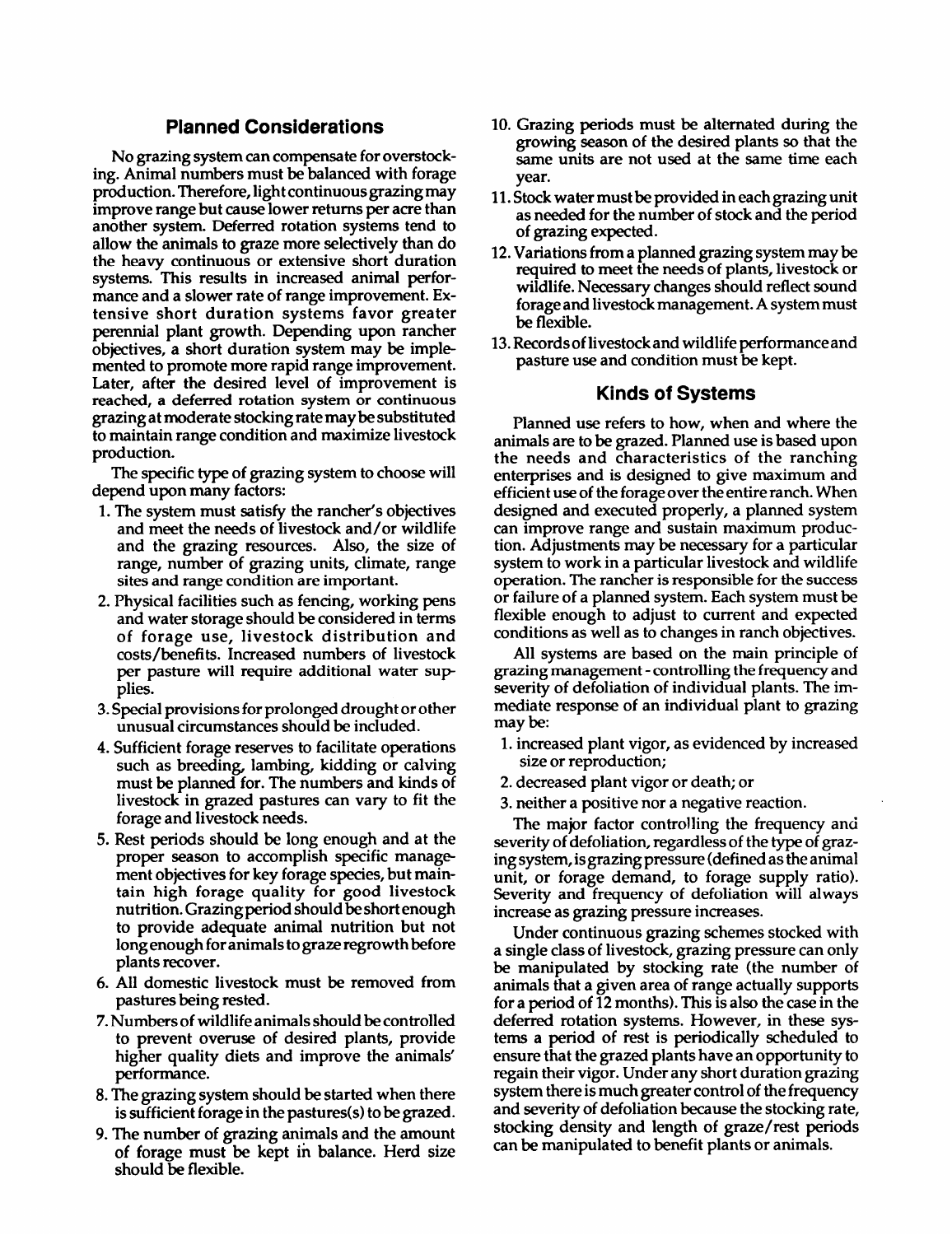#### **Continuous Grazing**

Since the number of desirable forage species is limited on poor or fair ranges, it is difficult for them to reproduce under year-long grazing pressure, even with very light stocking rates. This is because animals are selective grazers and will graze the palatable species first. With year-long grazing the desirable species aregrazed continuously. On ranges in good condition, continuous grazing with moderate stocking rates generally does not harm animal or forage production. Animal production is often more erratic under continuous grazing, butthis system generally returns more income/acre than most other grazing systems.

#### **Deferred Grazing**

Removing grazinganimals for an adequate period of time gives desirable plant species an opportunity to regain vigor and reproduce. Deferred grazing can be of several types, any of which can be designed to meet the requirements of both forage plants and grazing animals.

#### **Decision Deferment**

Decision deferment is based on adapting the grazing system to specific needs or situations. The deferment usually is for the entire growing season, or for a part of it when moisture conditions are best. Success of this system depends upon the ability of the manager to make a correct decision. Decision deferment is recommended following range seedling and brush control, or in situations where systematic deferment cannot be applied economically.

#### **Off an On**

The off-and-on system is a method or rotating deferment based upon forage utilization. The animals are switched from one pasture to another when proper use of the key forage species has been obtained. The duration of grazing is not specific because the time required to obtain proper utilization can vary from year toyear and from season to season. Also, the time of deferment is not specific because the animals are not returned to a pasture until the key forage species have regained their vigor and can be grazed without harm.

# **Systematic Deferment Grazing Programs**

#### **Four Pasture Deferred Rotation**

This system was developed in 1949 by Dr. Leo B. Merrill at the Texas Agricultural Experiment Station near Sonora, and is known as the "Merrill" system. The four-pasture deferred rotation grazing program is rather simple in design (Fig.1). All four pastures should be about equal in grazing capacity. This is important because overgrazing will be detrimental to the forage and cause the system to fail. The total proper stocking rate of all four pastures is calculated and stock are divided into three herds. Three pastures are then grazed while one is deferred. The deferment seasons should be based on climatic factors, rainfall, growing season, nutritional needs of the livestock and requirements of the range plants.

Figure 1. It takes 4 years to complete the four-pasture deferred rotation grazing system<br>Each pasture is grazed 12 months then deferred for 4 months. There are three 16-month **grazing cycles.**

| <b>Pasture Deferred 1</b><br>July-October, first cycle<br>November-February, second cycle<br>March-June, third cycle | <b>Pasture Deferred 2</b><br>November-February, first cycle<br>March-June, second cycle<br>July-October, third cycle |  |  |
|----------------------------------------------------------------------------------------------------------------------|----------------------------------------------------------------------------------------------------------------------|--|--|
| Pasture Deferred 3                                                                                                   | <b>Pasture Deferred 4</b>                                                                                            |  |  |
| March-June, first cycle                                                                                              | March-June, first cycle                                                                                              |  |  |
| July-October, second cycle                                                                                           | July-October, second cycle                                                                                           |  |  |
| November-February, third cycle                                                                                       | November-February, third cycle                                                                                       |  |  |

#### **Two-Pasture Deferred Rotation**

This system is sometimes called South African Switchback. The two-pasture system is generally satisfactory, but may not give results as good as the four-pasture deferred rotation system. However, the system is superior to year-long grazing.

Two pastures of nearly equal grazing capacity are necessary. The total grazing capacity of both pastures is combined into one herd, so that the herd is rotated between the two pastures. The design of a two-pasture system is given in Figure 2.

Figure 2. The two-pasture deferred rotation grazing system is completed in 2 years. There<br>are 12-month grazing cycles with staggered grazing and deferment periods occurring in **the same year.**

| Pasture Deferred 1                 | <b>Pasture Deferred 2</b>         |
|------------------------------------|-----------------------------------|
| June 16-November 15, first cycle   | March 15-June 15, first cycle     |
| November 16-February, second cycle | June 16-November 15, second cycle |
| March-June 15, third cycle         | November 16-February third cycle  |
|                                    |                                   |

**The dates and periods of deferment should be selected for the specific area in which the system is to be used. The pasture being grazed should be observed often for signs of excessive overuse or deterioration.**

#### **Seasonal Grazing**

Seasonal grazing is less common in the Southwest than in the West and involves grazing in a specific season only, such as spring, fall, summer or winter. Stocker operations may use a winter/spring grazing season. This type is best used in the Southwest in situations involving both rangeland and tame pastures. The tame pastures should be grazed during their most productive seasons, while the rangeland is deferred. Such a system can result in highly efficient livestock production at a low cost.

## **Short Duration Grazing**

Short duration grazing (SDG) has relatively short history in Texas. It is possible to improve range very rapidly with long frequent rest periods. However, there may be reduced livestock production. There is a continuum in the deferment-grazing cycles of SDG that ranges from short to long rests and short to long grazing periods (Table 1). Extensive SDG is often called "non-selective"grazing. The quality of the livestock diet often declines after they have been in a